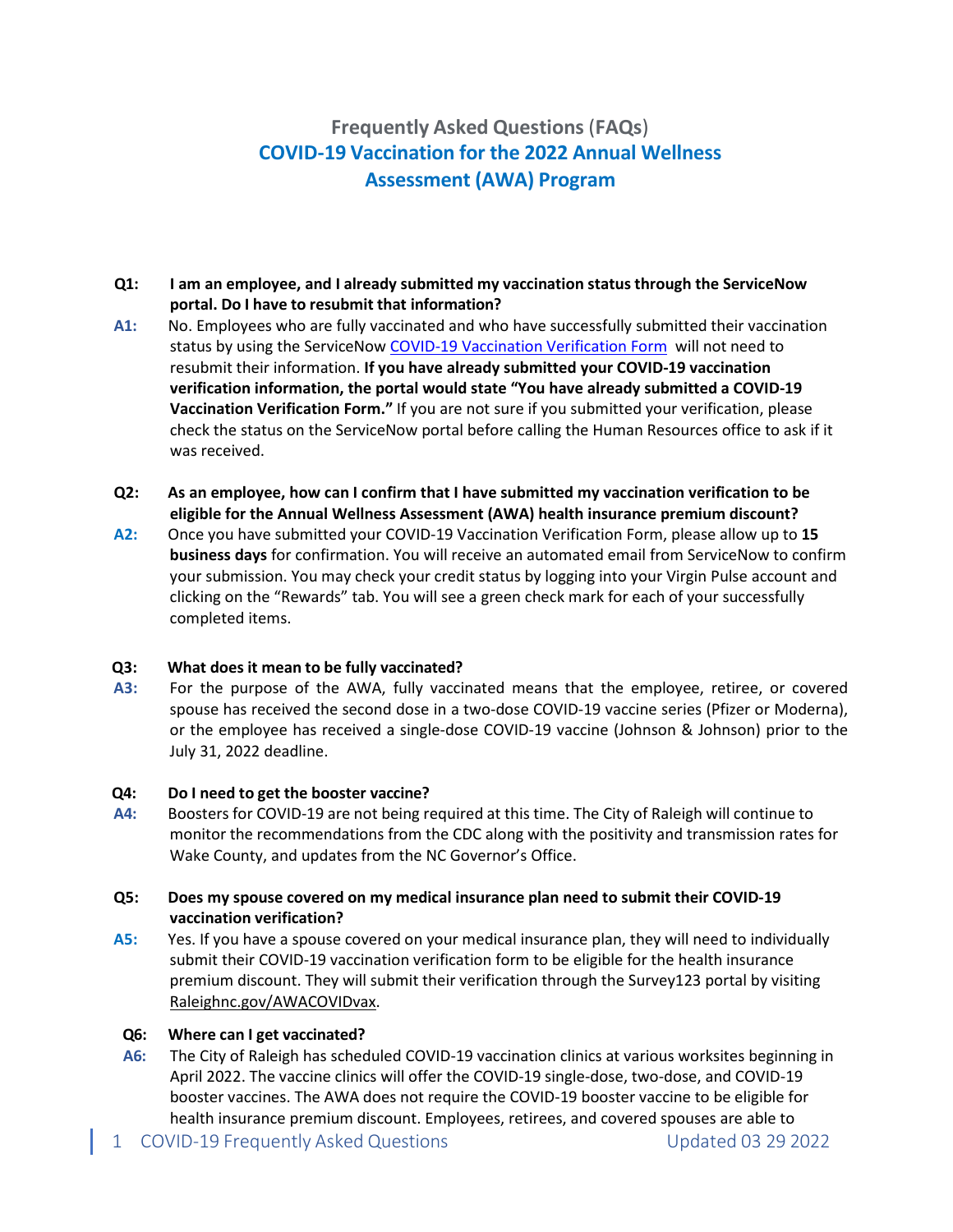register for an appointment at these vaccine clinics by visiting [https://WakeMed.as.me/CORVaccineClinic](https://wakemed.as.me/CORVaccineClinic)

COVID Vaccines are readily available at several sites including:

- *Local pharmacies, i.e. CVS, Walgreens*
- *Doctors' office/clinics*
- *Wake County sites*
	- o *Offers Pfizer, Moderna, and/or Johnson & Johnson*
		- o *Get information about vaccination sites and times at: [Get Your COVID-19](https://www.wakegov.com/covid-19-information/get-your-covid-19-vaccine#:%7E:text=Anyone%20five%20and%20older%20can,for%20those%2018%20and%20older)  [Vaccine! | Wake County Government \(wakegov.com\).](https://www.wakegov.com/covid-19-information/get-your-covid-19-vaccine#:%7E:text=Anyone%20five%20and%20older%20can,for%20those%2018%20and%20older)*
	- *You have a spot, Take your shot*
		- o *Find vaccination sites throughout North Carolina for individuals 5 and older: at [COVID-19 Vaccine Information | NC COVID-19 \(ncdhhs.gov\)](https://covid19.ncdhhs.gov/vaccines#:%7E:text=Call%20the%20NC%20COVID%2D19,or%20send%20us%20a%20message)*

## **Q7: What if I do not submit my COVID-19 vaccine verification form by July 31, 2022?**

**A7:** If you are an employee, retiree on medical Plan A, GoRaleigh employee, or covered spouse and do not individually submit your COVID-19 vaccine verification form before the July 31 deadline, then you will be assessed the \$50 per month surcharge.

#### **Q8: How do I request an exemption from the vaccine requirement?**

- **A8:** Employees, retirees, and covered spouses may request a medical or religious exemption. If you would like to request a or religious exemption you may contact Human Resources at 919- 996-3315 or in email to [Wellness@raleighnc.gov.](mailto:Wellness@raleighnc.gov)
- **Q9: I already have an approved medical or religious accommodation on record with the City to not get the vaccine. Do I have to go through this approval process again?**
- **Q9:** No; if you already have been approved for a medical or religious accommodation to not be vaccinated, there is no need to re-submit a request. You will automatically receive a medical or religious exemption and you will not be subject to the \$50 health insurance surcharge.

#### **Q10: I lost my card, is there something else I can upload?**

**A10:** Individuals can request a copy of their vaccination information directly from the provider who administered the vaccine (for example, local pharmacy, or Mychart).

If you received your vaccine from the health department you can also access their COVID-19 vaccine information in the North Carolina COVID-19 Vaccine Portal <https://covid19.ncdhhs.gov/vaccines/your-vaccine-information>

# Q11: What if I received my first dose of the vaccine? Do I have to wait to upload the information?

**A11:** Yes; do not submit your results to the COVID-19 Testing Results Form until you are considered fully vaccinated. When you are fully vaccinated, submit the COVID-19 Vaccination Verification Form with proof of your vaccination.

#### **Q12: Where do I go to upload my vaccination?**

- **A12:** Employees with City network access: Submit the [COVID-19 Vaccination Verification Form](https://raleighnc.service-now.com/hr?id=hr_sc_cat_item&sys_id=64986aa51be1e8d0b7e8c9da234bcbee) online or from your phone, using this QR code:
- 2 COVID-19 Frequently Asked Questions Updated 03 29 2022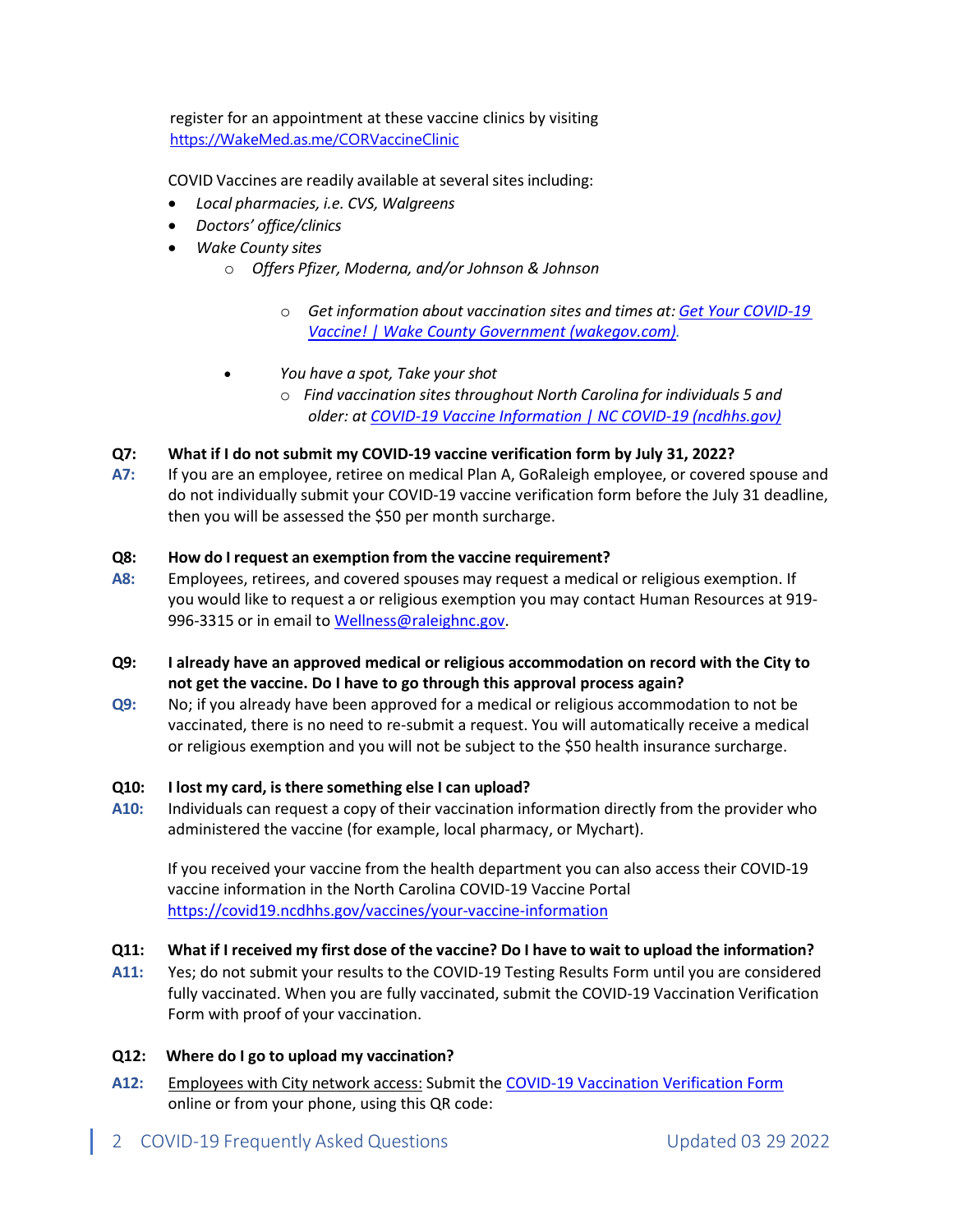

Further instructions on how to submit your COVID-19 Vaccination Verification can be found on the enclosed "How to Submit your COVID-19 Vaccination Verification Form" document or on Corecon

Retirees, GoRaleigh employees, and covered spouses: Submit you[r COVID-19 Vaccination](https://survey123.arcgis.com/share/9b29c73806594bd5b858b48278d0380e)  [Verification Form](https://survey123.arcgis.com/share/9b29c73806594bd5b858b48278d0380e) online at Raleighnc.gov/AWACOVIDvax or from your phone, using this QR code:



Further instructions on how to submit your COVID-19 Vaccination Verification can be found on the enclosed "How to Submit your COVID-19 Vaccination Verification Form" document or on Raleighnc.gov

Alternatively, you can attend an onsite biometric screening May 31-June 30, 2022 and visit the wellness table for assistance in uploading your COVID-19 vaccine card. Please bring your proof of vaccination with you to the biometric screening.

# **Q13: I do not want to get the vaccine, what are my options?**

**A13:** Employees, retirees on medical plan A, GoRaleigh employees, or covered spouses who choose not to take the vaccine will be assessed the \$50 per month surcharge.

#### **Q14: What if I had a bad reaction to the vaccine?**

- **A14:** Discuss the reaction with your health care provider. They can provide you with further guidance on next steps and whether to get the second dose of a vaccine (if applicable).
- **Q15: Is the City still providing approved administrative leave for staff if they get vaccinated and are having adverse reactions to the vaccine?**
- **A15:** Employees are not provided with administrative leave at this time; however, employees can use other types of leave (such as sick leave). If no leave is available, employees may use unpaid leave. Use your department's normal call-in procedures to notify your supervisor.
- **Q16: Why is the City charging a \$50 health insurance surcharge for anyone who is not fully vaccinated for COVID-19?**
- 3 COVID-19 Frequently Asked Questions COVID-19 Frequently Asked Questions